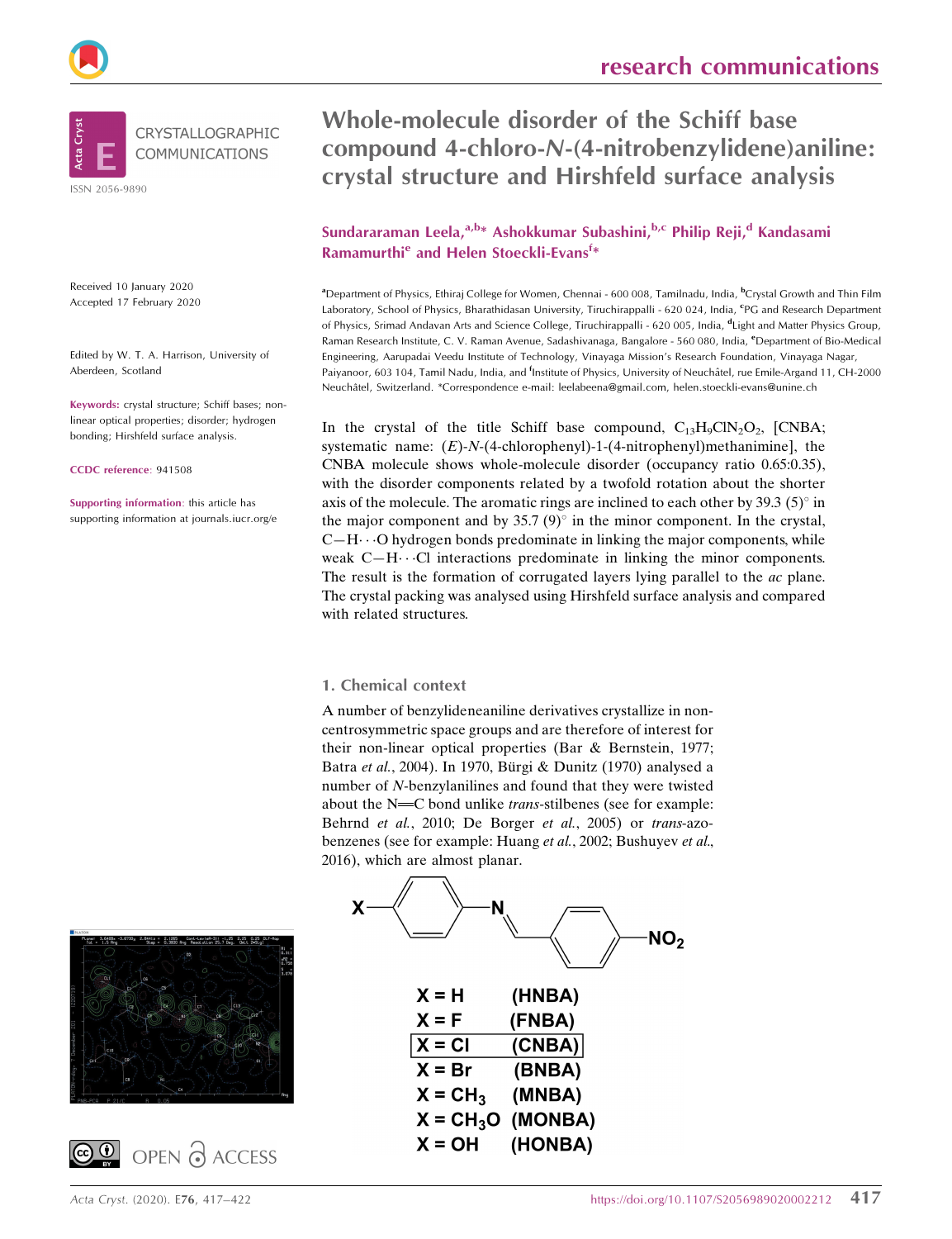# research communications

Benzylideneaniline derivatives are known to exhibit disorder and Bernstein and collaborators (Bar & Bernstein, 1983; Kluge et al., 2003) have defined the different types of orientational disorder of these compounds, where the molecules may be oriented in different ways but in the two or more dispositions each atom is essentially superimposed on another at any one crystallographic site. Static disorder around the  $C = N$  bond is also responsible for the apparent shortening of the C=N bond at room temperature (Bar  $\&$ Bernstein, 1984). This phenomenon has also been studied by Harada *et al.* (2004*a*), who, by means of a variable temperature study, concluded that the shortening depends on temperature and is due to a torsional vibration of the C–phenyl and N– phenyl bonds in the crystals.

The crystal structures of a number of disordered benzylideneaniline compounds have been reported on and various forms of the disorder have been analysed (Bar & Bernstein, 1977, 1984; Harada et al., 2004a,b). The disorder appears to fall into three categories (Fig. 1):  $D1$  – twofold rotation about the longer axis of the molecule, D2 – the molecule is located about a crystallographic center of symmetry, and D3 – twofold rotation about the shorter axis of the molecule.

Type D1 disorder has been observed for one of the two independent molecules in the crystal of N-(4-nitrobenzylidene)aniline at 300 and 200 K, but the disorder is not present at 90 K (Harada et al., 2004b). Orientational disorder about a center of symmetry (type  $D2$ ) was found in N-(p-chlorobenzylidene)-p-chloroaniline (Bar & Bernstein, 1982; Bernstein & Schmidt, 1972). Type D3 disorder has been observed for N-benzylideneaniline (Bernstein & Izak, 1976; Harada et  $al.$ , 2004 $a)$  and for 4-methyl-4'-methoxybenzylideneaniline (Harada et al., 2004a).

Three forms of  $p$ -methyl-N- $(p$ -methylbenzylidene)aniline (Bernstein, Bar & Christensen, 1976; Bar & Bernstein, 1982; Bar & Bernstein, 1977) have been shown to exist: Form I (Bar & Bernstein, 1982), crystallizes in space group  $P2<sub>1</sub>/c$  and the  $C = N$  bond of the molecule is located about a center of symmetry, hence the molecule has type D2 disorder; form II (Bar & Bernstein, 1977) crystallizes in space group  $P2<sub>1</sub>$  and the molecule is not disordered; form III (Bar & Bernstein, 1977; Harada et al., 2004b), has a fourfold disorder with the mol-



Figure 1 Disorder types in benzylideneanilines.

Figure 2 Molecular structure of CNBA, with atom labelling. The displacement ellipsoids are drawn at the 50% probability level. The major component is shown with solids bonds, while the minor component is shown with dashed bonds.

ecule being located about a center of symmetry and has a twofold rotation about the longer axis of the molecule  $(D1 +$  $D2$ ).

In the past few years some benzylideneaniline compounds have been synthesized using p-nitrobenzaldehyde as one of the reactants; for example, 4-nitro-benzylideneaniline (HNBA; Harada et al., 2004b), 4-fluoro-4'-nitro-benzylideneaniline (FNBA; Subashini et al., 2013b), 4-bromo-4'-nitrobenzylideneaniline (BNBA; Subashini et al., 2013a) and 4 hydroxy-4'-nitro-benzylideneaniline [systematic name:  $4-[(E)$ -(4-nitrobenzylidene)amino]phenol] (HONBA; Atioğlu et al., 2015).

To continue the series of 4-halogen species, we report herein on the crystal structure of 4-chloro-4'-nitro-benzylideneaniline (CNBA). It was previously synthesized by Batra et al. (2004), who found that the crystals they obtained showed good second harmonic generation (SHG) of 1.064 micron wavelength radiation. The crystal structure analysis carried out for CNBA in this work shows that it crystallizes in the centrosymmetric space group  $P2<sub>1</sub>/c$ , and that the molecule has positional disorder (type D3), hence no SHG properties are expected for this particular sample. It is interesting to note that the structure of 4-bromo-4'-nitrobenzylideneaniline (BNBA) crystallizes in a non-centrosymmetric space group  $(A2)$ , while the title compound and 4-fluoro-4'-nitrobenzylidene aniline (FNBA; Subashini et al., 2013b) both crystallize in space group  $P2_1/c$ .

#### 2. Structural commentary

The molecular structure of CNBA is shown in Fig. 2. It crystallizes in the centrosymmetric monoclinic space group  $P2<sub>1</sub>/c$ , and is disordered with a twofold rotation about the shorter axis of the molecule – type  $D3$ . The twofold axis almost bisects the central  $C = N$  bond, so that the two component molecules are superimposed head-to-tail, as shown clearly in a difference-Fourier map (Fig. 3). They have an occupancy ratio that, after initial refinement, was fixed at 0.649:0.351. As mentioned above, this type of disorder  $(D3)$  has been observed previously for related phases.

The configuration about the C $=N$  bond is E in both components. The dihedral angle between the benzene rings of the major component CNBA\_1 (C1–C6 and C8–C13) is  $38.6$   $(2)^\circ$ , and that between rings C21–C26 and C28–C33 of the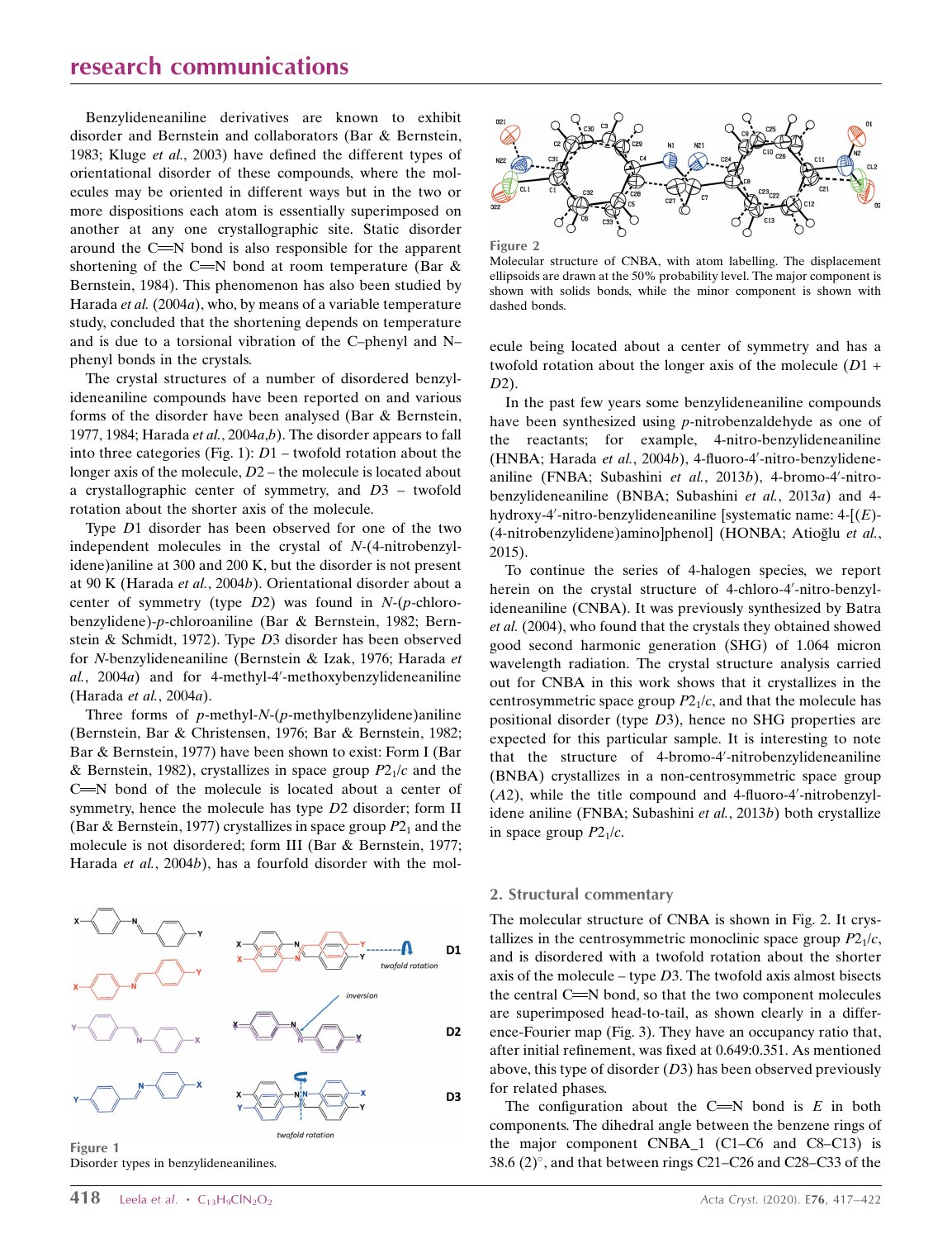

#### Figure 3

A difference electron-density map showing the density peaks related to the minor disordered component.

minor component (CNBA\_2) is  $36.5 (4)^\circ$ . In CNBA\_1 the N1= $C7$  bond length is 1.291 (6) Å, while for CNBA\_2 the equivalent N21=C27 bond length is 1.234 (12) Å. The  $NO<sub>2</sub>$ group, N2/O1/O2, in CNBA\_1 is inclined to benzene ring C8– C13 by 2.2 (7)°, and atom Cl1 is displaced by 0.016 (3) Å from benzene ring C1–C6. In component CNBA\_2, the  $NO<sub>2</sub>$  group, N22/O21/O22, is inclined to benzene ring C28–C33 by  $9.0$   $(15)^\circ$ , while atom Cl2 lies in the plane of the benzene ring C21–C26 [deviation 0.002 (5)  $\AA$ ].

#### 3. Supramolecular features

A view along the a axis of the crystal packing of CNBA is presented in Fig. 4, and details of the hydrogen bonding are given in Table 1. The crystal packing of the individual components, CBNA\_1 and CBNA\_2, are given in Fig. 5a and 5b, respectively. In Fig. 5a it can be seen that the molecular

#### Figure 4

A view along the a axis of the crystal packing of CNBA. The hydrogen bonds (see Table 1) are shown as dashed lines.

| Table 1                                 |  |
|-----------------------------------------|--|
| Hydrogen-bond geometry $(A, \degree)$ . |  |

| $D - H \cdots A$                  | $D-H$ | $H\cdots A$ | $D\cdots A$ | $D-H\cdots A$ |
|-----------------------------------|-------|-------------|-------------|---------------|
| $C5 - H5 \cdot \cdot \cdot O2^1$  | 0.95  | 2.55        | 3.489(7)    | 172           |
|                                   | 0.95  | 2.57        | 3.426(5)    | 151           |
| $C27-H27 \cdot \cdot \cdot C12^i$ | 0.95  | 2.78        | 3.661(11)   | 155           |

Symmetry codes: (i)  $x, -y + \frac{1}{2}, z - \frac{1}{2}$ ; (ii)  $x + 1, -y + \frac{1}{2}, z - \frac{1}{2}$ .

packing for CNBA\_1 is influenced by two  $C-H\cdots O$  interactions: namely,  $C5 - H5 \cdots O2$  and  $C13 - H13 \cdots O1$ . The first of these links the molecules into  $C(11)$  chains and the second generates  $C(6)$  chains. In Fig. 5b, it can be seen that for CNBA\_2 the molecular packing features weak  $C-H\cdots$ Cl interactions (Table 1). As a result of these interactions, corrugated layers are formed, lying parallel to the ac plane.

#### 4. Database survey

A search of the Cambridge Structural Database (Version 5.41, last update November 2019; Groom et al., 2016) for N,1-diphenylmethanimines gave 73 hits for 63 compounds, while a search for 1-(4-nitrophenyl)-N-phenylmethanimines gave 25 hits for six compounds. In these searches a number of compounds have multiple reports, or have been studied at different temperatures, or concern polymorphs.

The most relevant compounds that concern us here include those reported above in  $\S1$  (Chemical context), viz. N-(4nitrobenzylidene)aniline (CSD refcodes QQQAIY01, QQQAIY02, QQQAIY03: Harada et al., 2004b), the 4-fluoro derivative (MIMDUJ: Subashini et al., 2013b), the 4-bromo derivative (FIBXIZ01: Subashini et al., 2013a), the 4-methyl derivative (NMBYAN: Filipenko et al., 1976; NMBYAN22: Filipenko et al., 1977; NMBYAN01: Cole et al., 2001; NMBYAN25, NMBYAN26: Harada et al., 2004a), the 4-methoxy benzylidene derivative (NMBZYA01, NMBZYA02: Harada et al., 2004a) and the 4-hydroxy derivative (WOTQED: Atioğlu et al., 2015).

For N-(4-nitrobenzylidene)aniline measured at 300 K (QQQAIY01), one of the two independent molecules in the asymmetric unit has type D1 disorder. At 200 K (QQQAIY02) a difference-Fourier map indicated only a few weak residual density peaks corresponding to the minor



#### Figure 5

A view along the  $a$  axis of the crystal packing of  $(a)$  the major disorder component and (b) the minor component. The hydrogen bonds (see Table 1) are shown as dashed lines.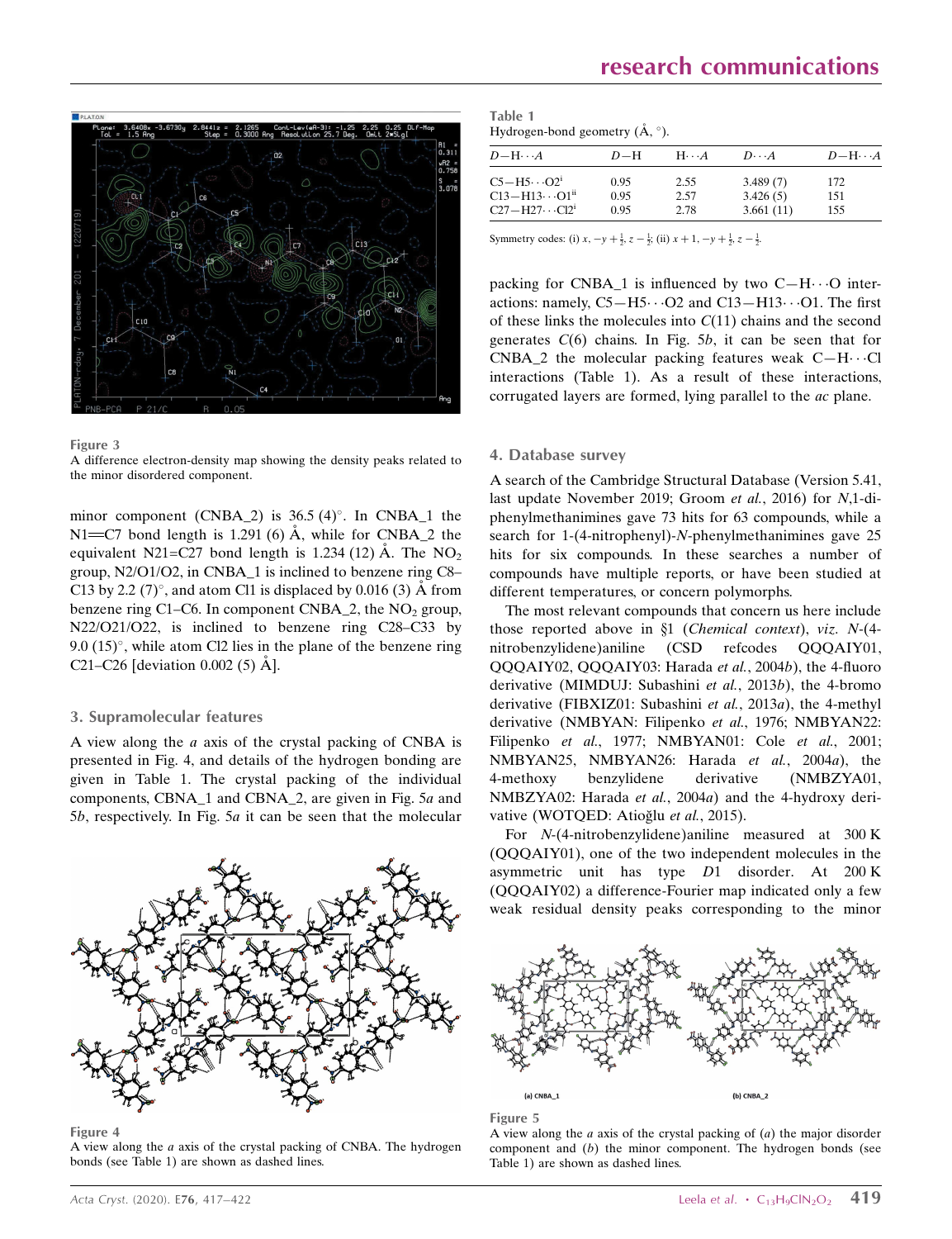

Figure 6

(a) The Hirshfeld surface of CNBA mapped over  $d_{\text{norm}}$ , in the colour range  $-0.15$  to 1.13 a.u., (b) the Hirshfeld surface of CNBA\_1 mapped over  $d_{\text{norm}}$ , in the colour range  $-0.14$  to 1.32 a.u., (c) the Hirshfeld surface of CNBA\_2 mapped over  $d_{\text{norm}}$ , in the colour range  $-0.15$  to 1.29 a.u.

component, while at 90 K (QQQAIY03) no disorder was observed. For the 4-fluoro derivative measured at 173 K (MIMDUJ) no disorder was observed. For the 4-bromo derivative (FIBXIZ01), the crystals were incommensurate and twinned and the structure was refined in space group A2. A triclinic polymorph of the 4-methyl derivative (NMBYAN) with two independent molecules in the asymmetric unit was reported on by Filipenko et al. (1976). A monoclinic polymorph, with one molecule in the asymmetric unit, was reported on first by Filipenko et al. (1976) for NMBYAN22, and later a neutron diffraction study at 20 K was carried out by Cole et al. (2001) for NMBYAN01. The triclinic polymorph was also studied by Harada et al.  $(2004a)$ , at 300 K (NMBYAN25) and at 90 K (NMBYAN26) and showed only disorder of the methyl hydrogen atoms at both temperatures. The 4-methoxy benzylidene derivative, measured at 300 K (NMBZYA01) and 90 K (NMBZYA02), showed no disorder at either temperature. Finally, the 4-hydroxy derivative, WOTQED, crystallizes with four independent molecules in the asymmetric unit, and one of the molecules has type D1 disorder.

The N=C bond lengths vary from as short as  $ca.1.187 \text{ Å}$ , in one of the four independent molecules of WOTQED, to ca 1.281 A in NMBZYA02. In the title compound, the N1=C7 bond length in the major component is 1.291 (6)  $\AA$ , while for the minor component the N21=C27 bond length is 1.234 (12)  $\AA$ . In the above-mentioned compounds, the benzene rings are inclined to each other by dihedral angles varying from  $ca$  2.24 $^{\circ}$  in one of the independent molecules of WOTQED to  $ca$  55.76 $^{\circ}$  in one of the two independent molecules in NMBYAN26; thus the dihedral angles for the disorder components of the title compound fall roughly in the middle of this range.

#### 5. Hirshfeld surface analysis and two-dimensional fingerprint plots

The Hirshfeld surface analysis (Spackman & Jayatilaka, 2009) and the associated two-dimensional fingerprint plots (McKinnon et al., 2007) were performed with Crystal-Explorer17 (Turner et al., 2017) following the protocol of Tiekink and collaborators (Tan et al., 2019).

The Hirshfeld surface of CNBA mapped over  $d_{\text{norm}}$  is given in Fig. 6a, where short interatomic contacts are indicated by the red spots. The Hirshfeld surfaces of the individual components, CNBA\_1 and CNBA\_2, mapped over  $d_{norm}$  are given in Fig. 6b and 6c, respectively.

The full two-dimensional fingerprint plots for CNBA and for the individual components, CNBA\_1 and CNBA\_2, are given in Fig. 7a, 7b and 7c, respectively. The relative percen-



Figure 7

(a) The full two-dimensional fingerprint plot for CNBA, and fingerprint plots delineated into  $H_1 \cdot H_2$ ,  $O_2 \cdot H_1H_2 \cdot O_2 \cdot O_3$ . C. C. C. C. and  $Cl_2 \cdot H_1$ H $\cdots$ Cl contacts, (b) the full two-dimensional fingerprint plot for CNBA\_1, and fingerprint plots delineated into H $\cdots$ H, O $\cdots$ H/H $\cdots$ O, C $\cdots$ H/H $\cdots$ C,  $C \cdots C$  and  $Cl \cdots H/H \cdots Cl$  contacts, (c) the full two-dimensional fingerprint plot for CNBA\_2, and fingerprint plots delineated into  $H \cdots H$ ,  $O \cdots H/H \cdots O$ ,  $C \cdot \cdot H/H \cdot \cdot \cdot C$ ,  $C \cdot \cdot \cdot C$  and  $Cl \cdot \cdot \cdot H/H \cdot \cdot \cdot Cl$  contacts.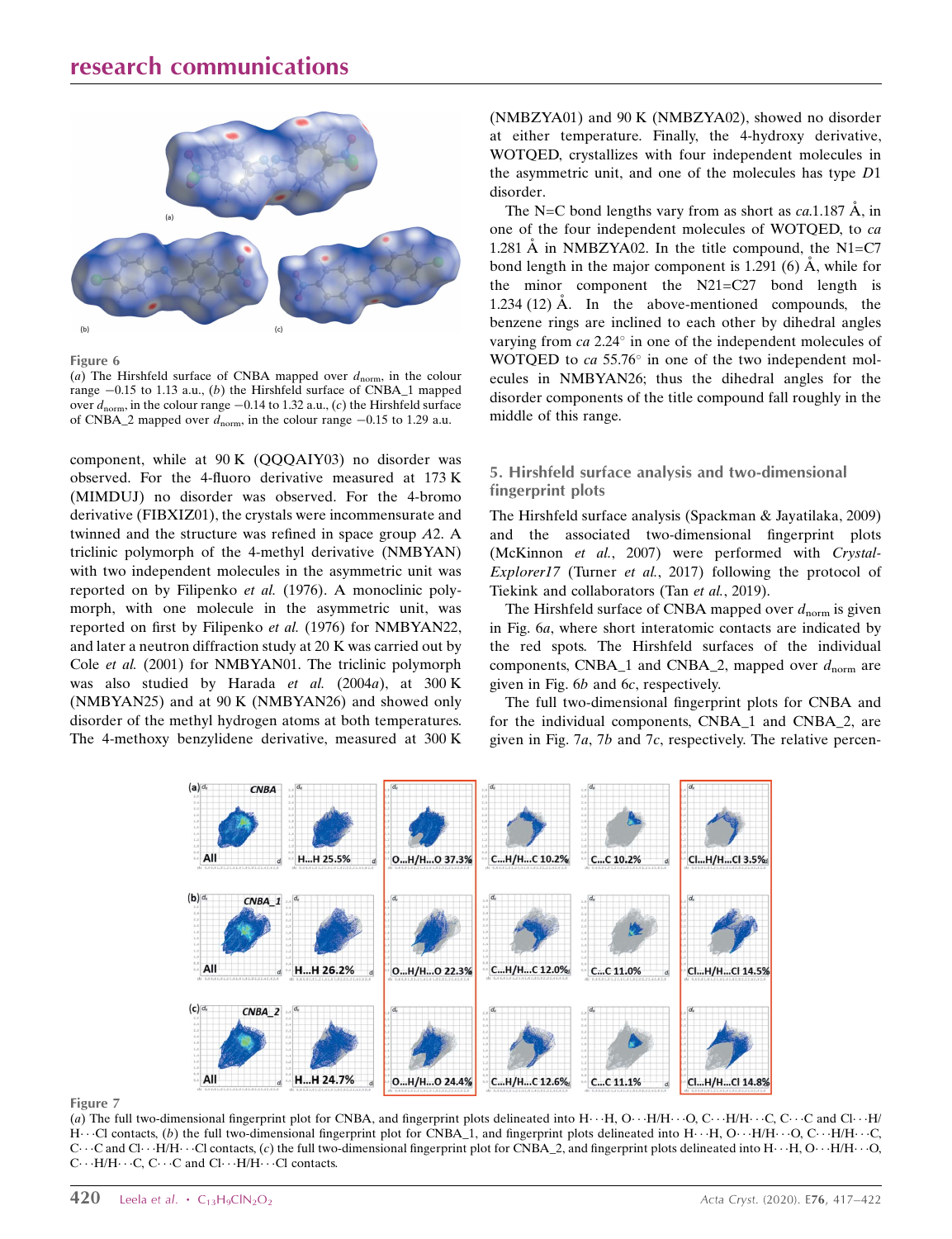Table 2 Percentage contributions of interatomic contacts to the Hirshfeld surface for CNBA, and for the individual disordered components, CNBA\_1 and CNBA\_2.

| Contact                                 | Percentage contributions |        |          |  |  |
|-----------------------------------------|--------------------------|--------|----------|--|--|
|                                         | <b>CNBA</b>              | CNBA 1 | $CNBA_2$ |  |  |
| $H \cdot \cdot H$                       | 25.5                     | 26.2   | 24.7     |  |  |
| $O \cdot \cdot H/H \cdot \cdot \cdot O$ | 37.3                     | 22.3   | 24.4     |  |  |
| $Cl \cdot \cdot H/H \cdot \cdot Cl$     | 3.5                      | 14.5   | 14.8     |  |  |
| $C \cdot \cdot H/H \cdot \cdot \cdot C$ | 10.2                     | 12.0   | 12.6     |  |  |
| $C \cdot C$                             | 10.2                     | 11.0   | 11.1     |  |  |
| $N \cdot \cdot H/H \cdot \cdot N$       | 3.5                      | 4.2    | 3.4      |  |  |
| $C \cdot N$                             | 3.2                      | 2.4    | 2.4      |  |  |
| $O \cdot \cdot \cdot O$                 | 2.3                      | 0.3    | 0.6      |  |  |
| $C\cdot\cdot O$                         | 1.6                      | 1.9    | 0.7      |  |  |
| $O \cdot \cdot \cdot Cl$                | 0.8                      | 2.0    | 1.4      |  |  |
| $C \cdot \cdot C1$                      | 0.4                      | 1.0    | 1.9      |  |  |

tage contributions of close contacts to the Hirshfeld surface for CNBA and for the individual components are compared in Table 2. For CNBA the principal intermolecular interactions are delineated into  $O \cdot \cdot H/H \cdot \cdot \cdot O$  at 37.3%,  $H \cdot \cdot \cdot H$  at 25.5%,  $C \cdots H/H \cdots C$  and  $C \cdots C$  both at 10.2%, followed by  $Cl \cdots H/H$  $H\cdots$ Cl and  $N\cdots H/H\cdots N$  contacts both at 3.5%. For CNBA\_1 and CMBA\_2 the order is somewhat different with  $H \cdots H$ contributions being superior or almost equal to the contributions of the  $O \cdot \cdot H/H \cdot \cdot \cdot O$  contacts, the latter contributions being 22.3 and 24.4%, respectively, compared to 37.3% for CNBA. In contrast, the  $Cl \cdots H/H \cdots Cl$  contacts contribute 14.5% and 14.8% for CNBA\_1 and CNBA\_2, respectively, compared to only 3.5% for CNBA. This situation reflects the details of the hydrogen bonding in the crystal structure (see Fig. 5a and 5b, and Table 1).

#### 6. Synthesis and crystallization

The commercially available organic compounds  $p$ -nitrobenzaldehyde and p-chloroaniline were used without further purification and the title compound was synthesized following reported procedures (Batra et al., 2004; Subashini et al., 2013a): the two reactants were taken in equimolar ratio and refluxed in ethanol for 6 h. On cooling, the synthesized compound was deposited at room temperature as a deepyellow microcrystalline powder. The material was purified by repeated recrystallization using ethanol at room temperature and the purity of the sample was confirmed by thin layer chromatography. A saturated solution of CNBA was prepared using mixed solvents of ethanol and ethylacetate  $(1:1, v:v)$  and single crystals were obtained as yellow rods by slow evaporation of the solvents at room temperature over a period of 18 days. The <sup>1</sup>H NMR spectrum of CNBA recorded in  $CDCl<sub>3</sub>$  is shown in the supporting information, Fig. 1S, and the FTIR and FT Raman spectra are shown in Fig. 2S.

#### 7. Refinement

Crystal data, data collection and structure refinement details are summarized in Table 3. The C-bound H atoms were included in calculated positions and refined as riding:  $C-H =$ 

| Table 3               |
|-----------------------|
| Experimental details. |

| Crystal data                                                               |                                          |
|----------------------------------------------------------------------------|------------------------------------------|
| Chemical formula                                                           | $C_{13}H_9ClN_2O_2$                      |
| M.                                                                         | 260.67                                   |
| Crystal system, space group                                                | Monoclinic, $P21/c$                      |
| Temperature (K)                                                            | 173                                      |
| $a, b, c (\AA)$                                                            | 3.8195 (5), 22.826 (4), 13.6381 (19)     |
|                                                                            | 92.829 (11)                              |
| $\begin{array}{c} \beta \ (\hat{\ }) \\ V (A^3) \end{array}$               | 1187.6(3)                                |
| Z                                                                          | 4                                        |
| Radiation type                                                             | Mo $K\alpha$                             |
| $\mu$ (mm <sup>-1</sup> )                                                  | 0.32                                     |
| Crystal size (mm)                                                          | $0.34 \times 0.17 \times 0.09$           |
| Data collection                                                            |                                          |
| Diffractometer                                                             | <b>STOE IPDS2</b>                        |
| Absorption correction                                                      | Multi-scan ( <i>MULABS</i> ; Spek, 2020) |
| $T_{\min}, T_{\max}$                                                       | 0.923, 1.000                             |
| No. of measured, independent and                                           | 9572, 2256, 1498                         |
| observed $[I > 2\sigma(I)]$ reflections                                    |                                          |
| $R_{\rm int}$                                                              | 0.046                                    |
| $(\sin \theta/\lambda)_{\text{max}}$ $(\AA^{-1})$                          | 0.610                                    |
| Refinement                                                                 |                                          |
| $R[F^2 > 2\sigma(F^2)], wR(F^2), S$                                        | 0.049, 0.121, 0.98                       |
| No. of reflections                                                         | 2256                                     |
| No. of parameters                                                          | 206                                      |
| H-atom treatment                                                           | H-atom parameters constrained            |
| $\Delta\rho_{\text{max}}$ , $\Delta\rho_{\text{min}}$ (e Å <sup>-3</sup> ) | $0.30, -0.19$                            |

Computer programs: X-AREA and X-RED32 (Stoe & Cie, 2006), SHELXS97 (Sheldrick, 2008), SHELXL2018 (Sheldrick, 2015), PLATON (Spek, 2020), Mercury (Macrae et al., 2020) and publCIF (Westrip, 2010).

0.95 Å with  $U_{\text{iso}}(H) = 1.2 U_{\text{eq}}(C)$ . The molecule is disordered with an occupancy ratio that after refinement was fixed at 0.649: 0.351. The benzene rings in the two components were refined as rigid bodies and the anisotropic displacement parameters of corresponding C atoms were made equal.

#### Acknowledgements

HSE is grateful to the University of Neuchâtel and the Swiss National Science Foundation for their support over the years.

#### References

- Atioğlu, Z., Akkurt, M., Jarrahpour, A., Ebrahimi, E. & Büyükgüngör, O. (2015). Acta Cryst. E71, o113-o114.
- [Bar, I. & Bernstein, J. \(1977\).](http://scripts.iucr.org/cgi-bin/cr.cgi?rm=pdfbb&cnor=hb7888&bbid=BB2) Acta Cryst. B33, 1738–1744.
- [Bar, I. & Bernstein, J. \(1982\).](http://scripts.iucr.org/cgi-bin/cr.cgi?rm=pdfbb&cnor=hb7888&bbid=BB3) Acta Cryst. B38, 121–125.
- [Bar, I. & Bernstein, J. \(1983\).](http://scripts.iucr.org/cgi-bin/cr.cgi?rm=pdfbb&cnor=hb7888&bbid=BB4) Acta Cryst. B39, 266–272.
- [Bar, I. & Bernstein, J. \(1984\).](http://scripts.iucr.org/cgi-bin/cr.cgi?rm=pdfbb&cnor=hb7888&bbid=BB5) J. Phys. Chem. 88, 243–248.
- [Batra, A. K., Gebre, T., Bhat, K., Aggarwal, M. D., Peterson, B.,](http://scripts.iucr.org/cgi-bin/cr.cgi?rm=pdfbb&cnor=hb7888&bbid=BB6) [Sarkisov, S. & Lal, R. B. \(2004\).](http://scripts.iucr.org/cgi-bin/cr.cgi?rm=pdfbb&cnor=hb7888&bbid=BB6) Proc. SPIE, 5351, 57–68.
- Behrnd, N.-R., Labat, G., Venugopalan, P., Hulliger, J. & Bürgi, H.-B. (2010). [Cryst. Growth Des.](http://scripts.iucr.org/cgi-bin/cr.cgi?rm=pdfbb&cnor=hb7888&bbid=BB7) 10, 52–59.
- [Bernstein, J., Bar, I. & Christensen, A. \(1976\).](http://scripts.iucr.org/cgi-bin/cr.cgi?rm=pdfbb&cnor=hb7888&bbid=BB8) Acta Cryst. B32, 1609– [1611.](http://scripts.iucr.org/cgi-bin/cr.cgi?rm=pdfbb&cnor=hb7888&bbid=BB8)
- [Bernstein, J. & Izak, I. \(1976\).](http://scripts.iucr.org/cgi-bin/cr.cgi?rm=pdfbb&cnor=hb7888&bbid=BB9) J. Chem. Soc. Perkin Trans. 2, pp. 429– [434.](http://scripts.iucr.org/cgi-bin/cr.cgi?rm=pdfbb&cnor=hb7888&bbid=BB9)
- [Bernstein, J. & Schmidt, G. M. \(1972\).](http://scripts.iucr.org/cgi-bin/cr.cgi?rm=pdfbb&cnor=hb7888&bbid=BB10) J. Chem. Soc. Perkin Trans. 2, [pp. 951–955.](http://scripts.iucr.org/cgi-bin/cr.cgi?rm=pdfbb&cnor=hb7888&bbid=BB10)
- Bürgi, H.-B. & Dunitz, J. (1970). Helv. Chim. Acta, 53, 1747-1764.
- Bushuyev, O. S., Friščić, T. & Barrett, C. J. (2016). Cryst. Growth Des. 16[, 541–545.](http://scripts.iucr.org/cgi-bin/cr.cgi?rm=pdfbb&cnor=hb7888&bbid=BB12)
- [Cole, J. M., Howard, J. A. K. & McIntyre, G. J. \(2001\).](http://scripts.iucr.org/cgi-bin/cr.cgi?rm=pdfbb&cnor=hb7888&bbid=BB13) Acta Cryst. B57[, 410–414.](http://scripts.iucr.org/cgi-bin/cr.cgi?rm=pdfbb&cnor=hb7888&bbid=BB13)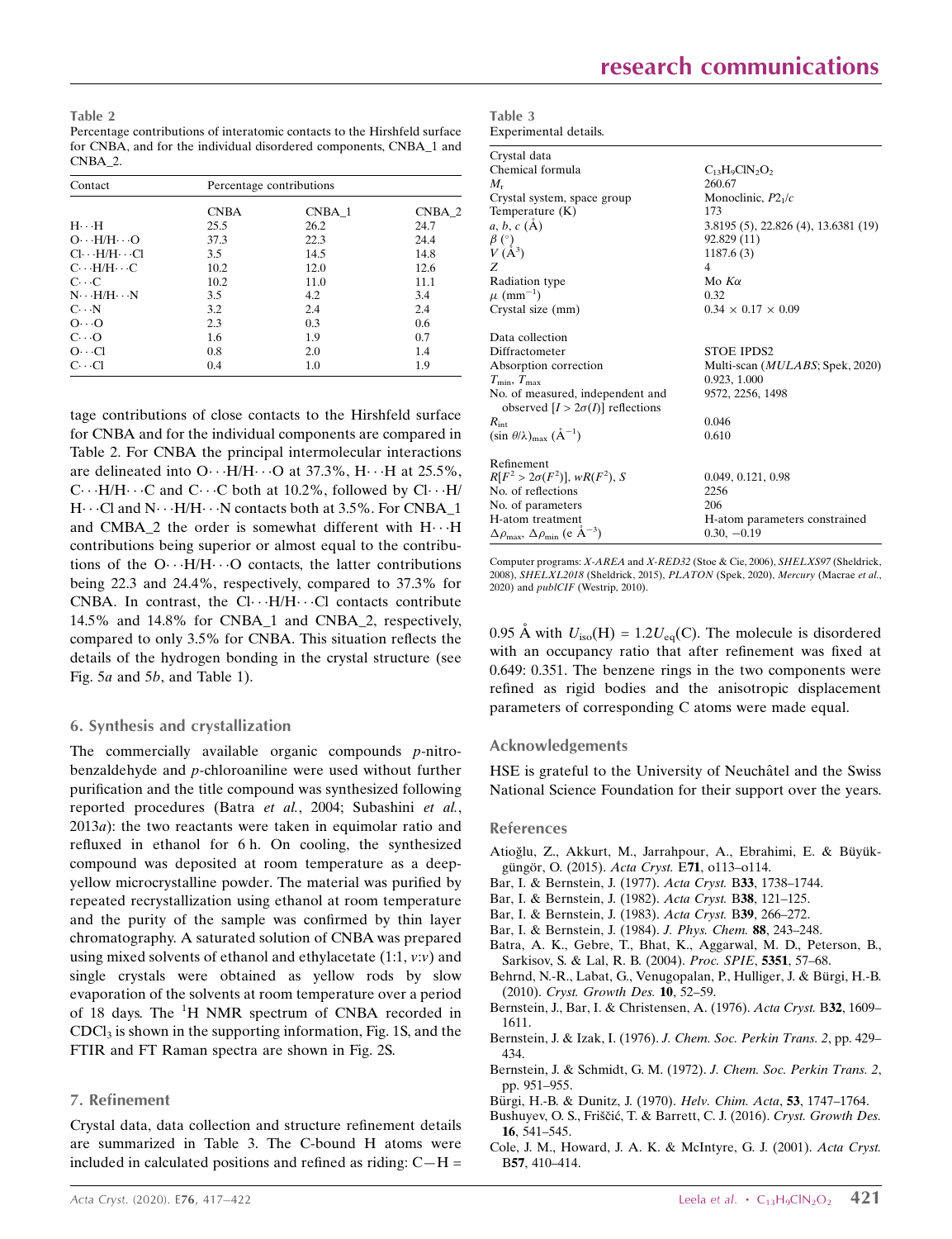# research communications

- [De Borger, R., Vande Velde, C. M. L. & Blockhuys, F. \(2005\).](http://scripts.iucr.org/cgi-bin/cr.cgi?rm=pdfbb&cnor=hb7888&bbid=BB32) Acta Cryst. E61[, o819–o821.](http://scripts.iucr.org/cgi-bin/cr.cgi?rm=pdfbb&cnor=hb7888&bbid=BB32)
- [Filipenko, O. S., Ponomarev, V. I. & L.O.Atovmyan, L. O. \(1976\).](http://scripts.iucr.org/cgi-bin/cr.cgi?rm=pdfbb&cnor=hb7888&bbid=BB15) [Dokl. Akad. Nauk. SSSR](http://scripts.iucr.org/cgi-bin/cr.cgi?rm=pdfbb&cnor=hb7888&bbid=BB15), 229, 1113.
- [Filipenko, O. S., Shigorin, V. D., Ponomarev, V. I., Atovmyan, L. O.,](http://scripts.iucr.org/cgi-bin/cr.cgi?rm=pdfbb&cnor=hb7888&bbid=BB16) [Safina, Z. Sh. & Tarnopol'skii, B. L. \(1977\).](http://scripts.iucr.org/cgi-bin/cr.cgi?rm=pdfbb&cnor=hb7888&bbid=BB16) Kristallografiya, 22, [534-.](http://scripts.iucr.org/cgi-bin/cr.cgi?rm=pdfbb&cnor=hb7888&bbid=BB16)
- [Groom, C. R., Bruno, I. J., Lightfoot, M. P. & Ward, S. C. \(2016\).](http://scripts.iucr.org/cgi-bin/cr.cgi?rm=pdfbb&cnor=hb7888&bbid=BB17) Acta Cryst. B72[, 171–179.](http://scripts.iucr.org/cgi-bin/cr.cgi?rm=pdfbb&cnor=hb7888&bbid=BB17)
- [Harada, J., Harakawa, M. & Ogawa, K. \(2004](http://scripts.iucr.org/cgi-bin/cr.cgi?rm=pdfbb&cnor=hb7888&bbid=BB18)a). Acta Cryst. B60, 578– [588.](http://scripts.iucr.org/cgi-bin/cr.cgi?rm=pdfbb&cnor=hb7888&bbid=BB18)
- [Harada, J., Harakawa, M. & Ogawa, K. \(2004](http://scripts.iucr.org/cgi-bin/cr.cgi?rm=pdfbb&cnor=hb7888&bbid=BB19)b). Acta Cryst. B60, 589– [597.](http://scripts.iucr.org/cgi-bin/cr.cgi?rm=pdfbb&cnor=hb7888&bbid=BB19)
- [Huang, X.-J., Kuhn, G. H., Nesterov, V. N., Averkiev, B. B., Penn, B.,](http://scripts.iucr.org/cgi-bin/cr.cgi?rm=pdfbb&cnor=hb7888&bbid=BB20) [Antipin, M. Yu. & Timofeeva, T. V. \(2002\).](http://scripts.iucr.org/cgi-bin/cr.cgi?rm=pdfbb&cnor=hb7888&bbid=BB20) Acta Cryst. C58, o624– [o628.](http://scripts.iucr.org/cgi-bin/cr.cgi?rm=pdfbb&cnor=hb7888&bbid=BB20)
- [Kluge, S., Dohnke, I., Budde, F. & Hulliger, J. \(2003\).](http://scripts.iucr.org/cgi-bin/cr.cgi?rm=pdfbb&cnor=hb7888&bbid=BB21) CrystEng-Comm, 5[, 67–69.](http://scripts.iucr.org/cgi-bin/cr.cgi?rm=pdfbb&cnor=hb7888&bbid=BB21)
- [Macrae, C. F., Sovago, I., Cottrell, S. J., Galek, P. T. A., McCabe, P.,](http://scripts.iucr.org/cgi-bin/cr.cgi?rm=pdfbb&cnor=hb7888&bbid=BB22) [Pidcock, E., Platings, M., Shields, G. P., Stevens, J. S., Towler, M. &](http://scripts.iucr.org/cgi-bin/cr.cgi?rm=pdfbb&cnor=hb7888&bbid=BB22) [Wood, P. A. \(2020\).](http://scripts.iucr.org/cgi-bin/cr.cgi?rm=pdfbb&cnor=hb7888&bbid=BB22) J. Appl. Cryst. 53, 226–235.
- [McKinnon, J. J., Jayatilaka, D. & Spackman, M. A. \(2007\).](http://scripts.iucr.org/cgi-bin/cr.cgi?rm=pdfbb&cnor=hb7888&bbid=BB23) Chem. Commun. [pp. 3814–3816.](http://scripts.iucr.org/cgi-bin/cr.cgi?rm=pdfbb&cnor=hb7888&bbid=BB23)
- [Sheldrick, G. M. \(2008\).](http://scripts.iucr.org/cgi-bin/cr.cgi?rm=pdfbb&cnor=hb7888&bbid=BB24) Acta Cryst. A64, 112–122.
- [Sheldrick, G. M. \(2015\).](http://scripts.iucr.org/cgi-bin/cr.cgi?rm=pdfbb&cnor=hb7888&bbid=BB25) Acta Cryst. C71, 3–8.
- [Spackman, M. A. & Jayatilaka, D. \(2009\).](http://scripts.iucr.org/cgi-bin/cr.cgi?rm=pdfbb&cnor=hb7888&bbid=BB26) CrystEngComm, 11, 19–32.
- [Spek, A. L. \(2020\).](http://scripts.iucr.org/cgi-bin/cr.cgi?rm=pdfbb&cnor=hb7888&bbid=BB27) Acta Cryst. E76, 1–11.
- Stoe & Cie. (2006). X-AREA and X-RED32[. Stoe & Cie GmbH,](http://scripts.iucr.org/cgi-bin/cr.cgi?rm=pdfbb&cnor=hb7888&bbid=BB28) [Darmstadt, Germany.](http://scripts.iucr.org/cgi-bin/cr.cgi?rm=pdfbb&cnor=hb7888&bbid=BB28)
- [Subashini, A., Leela, S., Ramamurthi, K., Arakcheeva, A., Stoeckli-](http://scripts.iucr.org/cgi-bin/cr.cgi?rm=pdfbb&cnor=hb7888&bbid=BB29)Evans, H. V., Petříček, V., Chapuis, G., Pattison, P. & Reji, P. (2013a). [CrystEngComm](http://scripts.iucr.org/cgi-bin/cr.cgi?rm=pdfbb&cnor=hb7888&bbid=BB29), 15, 2474–2481.
- [Subashini, A., Ramamurthi, K. & Stoeckli-Evans, H. \(2013](http://scripts.iucr.org/cgi-bin/cr.cgi?rm=pdfbb&cnor=hb7888&bbid=BB30)b). Private [Communication \(refcode CCDC 940430\). CCDC, Cambridge,](http://scripts.iucr.org/cgi-bin/cr.cgi?rm=pdfbb&cnor=hb7888&bbid=BB30) [England.](http://scripts.iucr.org/cgi-bin/cr.cgi?rm=pdfbb&cnor=hb7888&bbid=BB30)
- [Tan, S. L., Jotani, M. M. & Tiekink, E. R. T. \(2019\).](http://scripts.iucr.org/cgi-bin/cr.cgi?rm=pdfbb&cnor=hb7888&bbid=BB31) Acta Cryst. E75, [308–318.](http://scripts.iucr.org/cgi-bin/cr.cgi?rm=pdfbb&cnor=hb7888&bbid=BB31)
- [Turner, M. J., McKinnon, J. J., Wolff, S. K., Grimwood, D. J.,](http://scripts.iucr.org/cgi-bin/cr.cgi?rm=pdfbb&cnor=hb7888&bbid=BB32) [Spackman, P. R., Jayatilaka, D. & Spackman, M. A. \(2017\).](http://scripts.iucr.org/cgi-bin/cr.cgi?rm=pdfbb&cnor=hb7888&bbid=BB32) CrystalExplorer17. [University of Western Australia. http://hirsh](http://scripts.iucr.org/cgi-bin/cr.cgi?rm=pdfbb&cnor=hb7888&bbid=BB32)[feldsurface.net](http://scripts.iucr.org/cgi-bin/cr.cgi?rm=pdfbb&cnor=hb7888&bbid=BB32)
- [Westrip, S. P. \(2010\).](http://scripts.iucr.org/cgi-bin/cr.cgi?rm=pdfbb&cnor=hb7888&bbid=BB33) J. Appl. Cryst. 43, 920–925.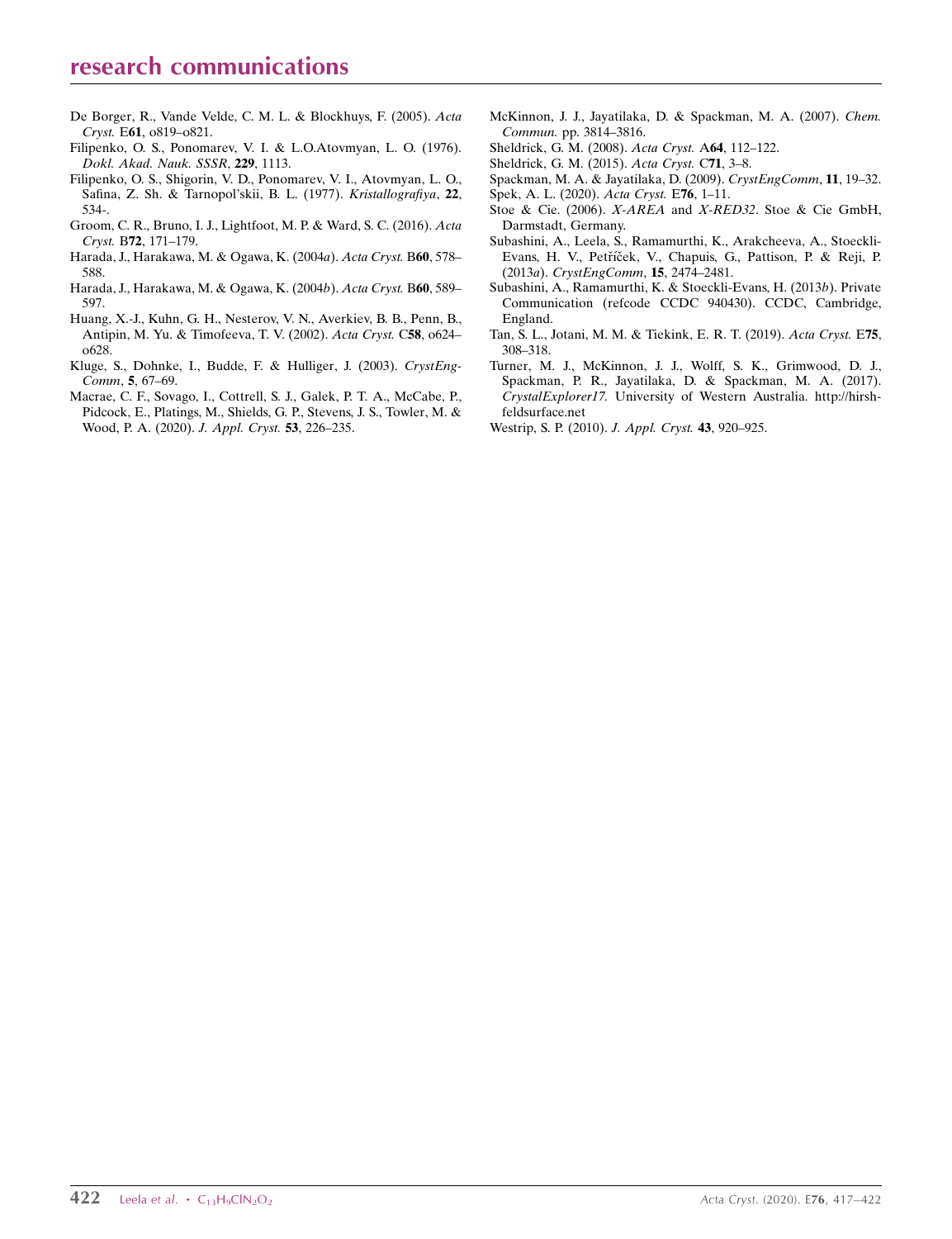# **supporting information**

# *Acta Cryst.* (2020). E**76**, 417-422 [https://doi.org/10.1107/S2056989020002212]

**Whole-molecule disorder of the Schiff base compound 4-chloro-***N***-(4-nitrobenzylidene)aniline: crystal structure and Hirshfeld surface analysis**

# **Sundararaman Leela, Ashokkumar Subashini, Philip Reji, Kandasami Ramamurthi and Helen Stoeckli-Evans**

# **Computing details**

Data collection: *X*-*AREA* (Stoe & Cie, 2006); cell refinement: *X*-*AREA* (Stoe & Cie, 2006); data reduction: *X*-*RED32* (Stoe & Cie, 2006); program(s) used to solve structure: *SHELXS97* (Sheldrick, 2008); program(s) used to refine structure: *SHELXL2018* (Sheldrick, 2015); molecular graphics: *PLATON* (Spek, 2020) and *Mercury* (Macrae *et al.*, 2020); software used to prepare material for publication: *SHELXL2018* (Sheldrick, 2015), *PLATON* (Spek, 2020) and *publCIF* (Westrip, 2010).

### **4-Chloro-***N***-(4-nitrobenzylidene)aniline**

| Crysiai aaia                       |
|------------------------------------|
| $C_{13}H_9ClN_2O_2$                |
| $M_r = 260.67$                     |
| Monoclinic, P21/c                  |
| $a = 3.8195(5)$ Å                  |
| $b = 22.826$ (4) Å                 |
| $c = 13.6381(19)$ Å                |
| $\beta$ = 92.829 (11) <sup>o</sup> |
| $V = 1187.6$ (3) Å <sup>3</sup>    |
| $Z = 4$                            |

*Crystal data*

#### *Data collection*

STOE IPDS-2 diffractometer Radiation source: fine-focus sealed tube Graphite monochromator phi & *ω* scans Absorption correction: multi-scan (MULABS; Spek, 2020)  $T_{\text{min}} = 0.923$ ,  $T_{\text{max}} = 1.000$ 

#### *Refinement*

Refinement on *F*<sup>2</sup> Least-squares matrix: full  $R[F^2 > 2\sigma(F^2)] = 0.049$  $wR(F^2) = 0.121$  $S = 0.98$ 2256 reflections 206 parameters

 $F(000) = 536$  $D_x = 1.458$  Mg m<sup>-3</sup> Mo *Kα* radiation, *λ* = 0.71073 Å Cell parameters from 3565 reflections  $\theta$  = 1.7–26.0°  $\mu$  = 0.32 mm<sup>-1</sup>  $T = 173$  K Rod, yellow  $0.34 \times 0.17 \times 0.09$  mm

9572 measured reflections 2256 independent reflections 1498 reflections with  $I > 2\sigma(I)$  $R_{\text{int}} = 0.046$  $\theta_{\text{max}} = 25.7^{\circ}, \theta_{\text{min}} = 1.7^{\circ}$  $h = -4 \rightarrow 4$  $k = -27 \rightarrow 27$  $l = -16 \rightarrow 16$ 

0 restraints Primary atom site location: structure-invariant direct methods Secondary atom site location: difference Fourier map Hydrogen site location: inferred from neighbouring sites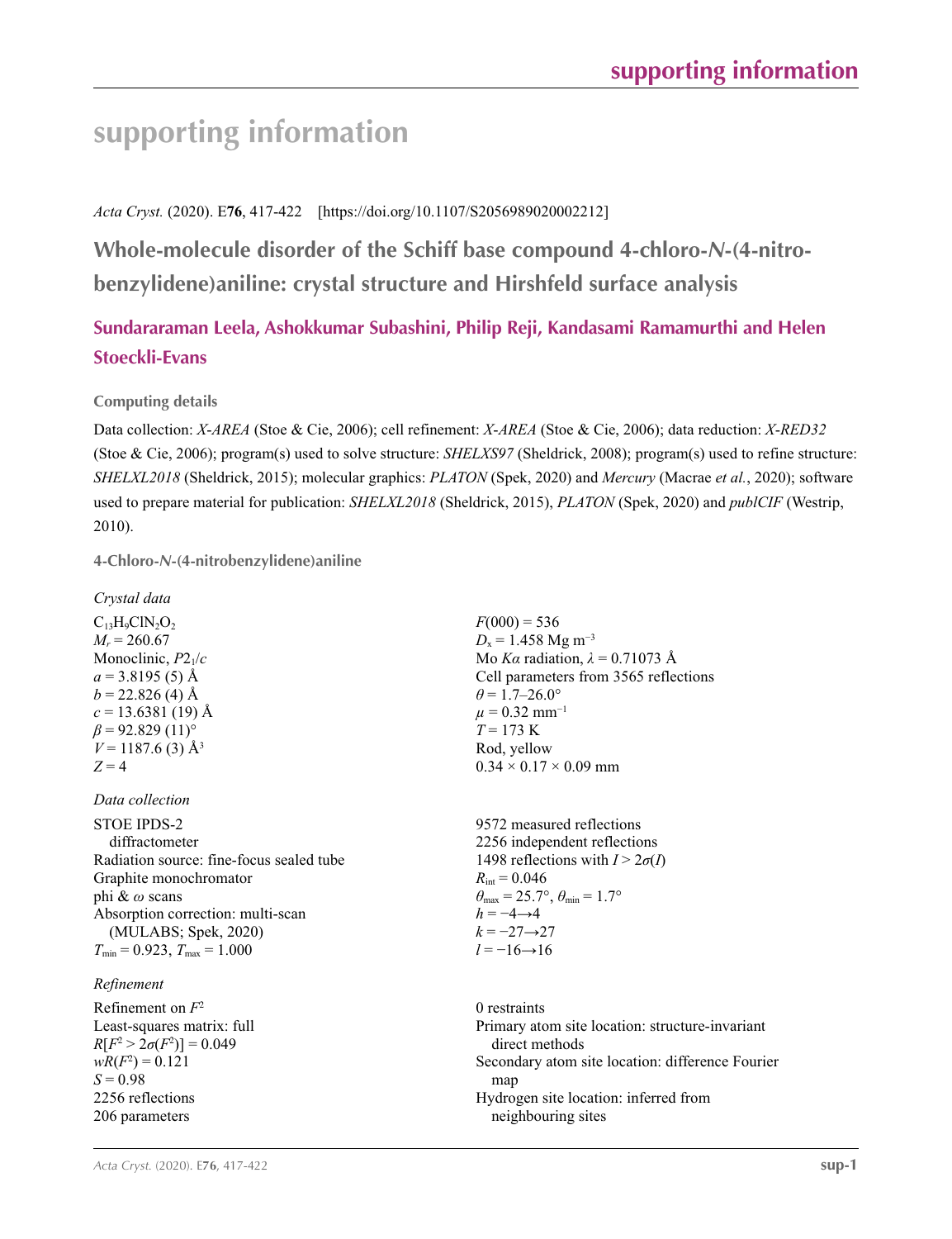H-atom parameters constrained  $w = 1/[\sigma^2 (F_o^2) + (0.0668P)^2]$ where  $P = (F_o^2 + 2F_c^2)/3$  $(\Delta/\sigma)_{\text{max}}$  < 0.001  $\Delta\rho_{\text{max}} = 0.30 \text{ e A}^{-3}$ 

#### *Special details*

**Geometry**. All esds (except the esd in the dihedral angle between two l.s. planes) are estimated using the full covariance matrix. The cell esds are taken into account individually in the estimation of esds in distances, angles and torsion angles; correlations between esds in cell parameters are only used when they are defined by crystal symmetry. An approximate (isotropic) treatment of cell esds is used for estimating esds involving l.s. planes.

Δ*ρ*min = −0.19 e Å−3

Sheldrick, 2015),

Extinction correction: (SHELXL2018;

Fc\* =kFc[1+0.001xFc2 *λ*3 /sin(2*θ*)]-1/4 Extinction coefficient: 0.036 (4)

|                | $\boldsymbol{x}$ | $\mathcal{Y}$ | $\boldsymbol{Z}$ | $U_{\rm iso}*/U_{\rm eq}$ | $Occ. ( \le 1)$ |
|----------------|------------------|---------------|------------------|---------------------------|-----------------|
| Cl1            | 1.0727(7)        | 0.60002(12)   | 0.0780(3)        | 0.0575(7)                 | 0.649           |
| O <sub>1</sub> | 0.0813(9)        | 0.23891(13)   | 0.7308(2)        | 0.0628(8)                 | 0.649           |
| O2             | 0.212(2)         | 0.1651(2)     | 0.6402(7)        | 0.069(2)                  | 0.649           |
| N1             | 0.7162(7)        | 0.42998(14)   | 0.3862(3)        | 0.0326(7)                 | 0.649           |
| N2             | 0.1963(14)       | 0.2188(2)     | 0.6565(4)        | 0.0444(13)                | 0.649           |
| C1             | 0.9720(11)       | 0.54801(15)   | 0.16579(17)      | 0.0369(11)                | 0.649           |
| C2             | 1.0661(9)        | 0.55941(11)   | 0.26368(19)      | 0.0379(10)                | 0.649           |
| H2             | 1.184626         | 0.594746      | 0.281349         | $0.045*$                  | 0.649           |
| C <sub>3</sub> | 0.9869(8)        | 0.51912(12)   | 0.33572(13)      | 0.0334(8)                 | 0.649           |
| H <sub>3</sub> | 1.051256         | 0.526918      | 0.402629         | $0.040*$                  | 0.649           |
| C4             | 0.8136(8)        | 0.46743(11)   | 0.30987(16)      | 0.0297(8)                 | 0.649           |
| C <sub>5</sub> | 0.7194(11)       | 0.45602(14)   | 0.21198(19)      | 0.0353(10)                | 0.649           |
| H <sub>5</sub> | 0.600963         | 0.420689      | 0.194313         | $0.042*$                  | 0.649           |
| C6             | 0.7987(12)       | 0.49631(18)   | 0.13994(13)      | 0.0391(11)                | 0.649           |
| H <sub>6</sub> | 0.734329         | 0.488517      | 0.073031         | $0.047*$                  | 0.649           |
| $\mathbf{C}7$  | 0.7008(13)       | 0.3742(2)     | 0.3713(5)        | 0.0335(11)                | 0.649           |
| H7             | 0.774112         | 0.358824      | 0.310888         | $0.040*$                  | 0.649           |
| $\rm{C}8$      | 0.5727(10)       | 0.33367(11)   | 0.44542(19)      | 0.0305(10)                | 0.649           |
| C9             | 0.4512(9)        | 0.35627(9)    | 0.5321(2)        | 0.0346(9)                 | 0.649           |
| H9             | 0.451447         | 0.397391      | 0.542816         | $0.042*$                  | 0.649           |
| C10            | 0.3292(9)        | 0.31870(11)   | 0.60298(18)      | 0.0337(9)                 | 0.649           |
| H10            | 0.246154         | 0.334147      | 0.662194         | $0.040*$                  | 0.649           |
| C11            | 0.3289(11)       | 0.25854(11)   | 0.5872(2)        | 0.0278(9)                 | 0.649           |
| C12            | 0.4504(13)       | 0.23594(9)    | 0.5006(3)        | 0.0331(10)                | 0.649           |
| H12            | 0.450148         | 0.194817      | 0.489855         | $0.040*$                  | 0.649           |
| C13            | 0.5724(12)       | 0.27351(12)   | 0.4297(2)        | 0.0333(10)                | 0.649           |
| H13            | 0.655443         | 0.258061      | 0.370476         | $0.040*$                  | 0.649           |
| C12            | 0.1792(12)       | 0.1871(2)     | 0.6481(4)        | 0.0553(12)                | 0.351           |
| O21            | 1.1934(18)       | 0.6433(2)     | 0.1833(4)        | 0.0704(17)                | 0.351           |
| O22            | 1.091(5)         | 0.5975(7)     | 0.0487(13)       | 0.099(8)                  | 0.351           |
| N21            | 0.6719(15)       | 0.3947(3)     | 0.4304(6)        | 0.0429(14)                | 0.351           |
| N22            | 1.095(2)         | 0.6024(4)     | 0.1364(8)        | 0.053(2)                  | 0.351           |
| C21            | 0.331(3)         | 0.2457(2)     | 0.5774(7)        | 0.0369(11)                | 0.351           |
| C22            | 0.476(3)         | 0.2384(3)     | 0.4867(7)        | 0.0379(10)                | 0.351           |

*Fractional atomic coordinates and isotropic or equivalent isotropic displacement parameters (Å<sup>2</sup>)*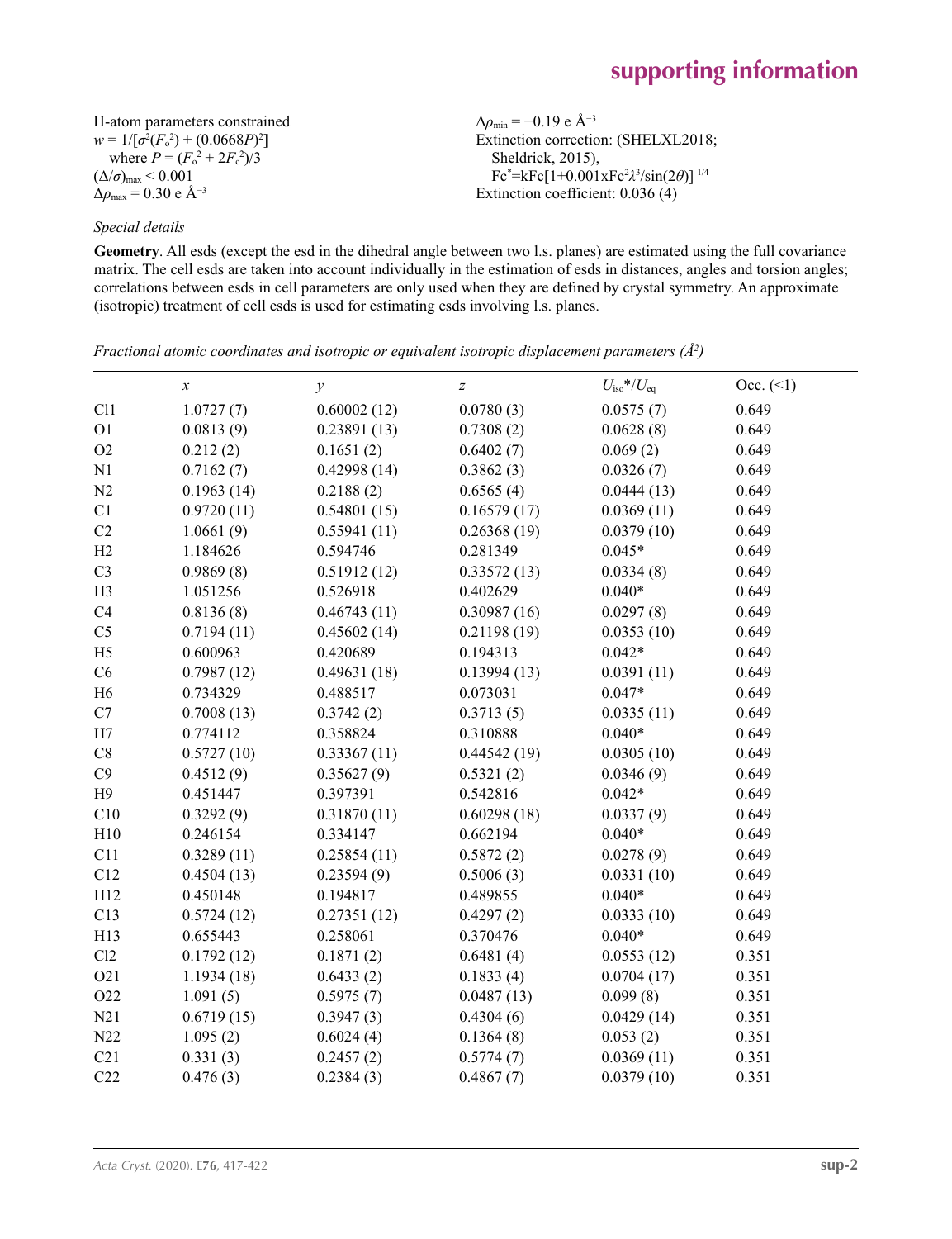| H22              | 0.496956   | 0.200313  | 0.459614  | $0.045*$   | 0.351 |  |
|------------------|------------|-----------|-----------|------------|-------|--|
| C <sub>23</sub>  | 0.590(3)   | 0.2869(4) | 0.4356(5) | 0.0334(8)  | 0.351 |  |
| H <sub>23</sub>  | 0.689079   | 0.281974  | 0.373553  | $0.040*$   | 0.351 |  |
| C <sub>24</sub>  | 0.559(2)   | 0.3427(3) | 0.4752(5) | 0.0297(8)  | 0.351 |  |
| C <sub>25</sub>  | 0.414(2)   | 0.3500(2) | 0.5659(5) | 0.0353(10) | 0.351 |  |
| H <sub>25</sub>  | 0.393402   | 0.388076  | 0.592940  | $0.042*$   | 0.351 |  |
| C <sub>26</sub>  | 0.300(2)   | 0.3015(3) | 0.6170(4) | 0.0391(11) | 0.351 |  |
| H <sub>26</sub>  | 0.201277   | 0.306416  | 0.679004  | $0.047*$   | 0.351 |  |
| C27              | 0.652(2)   | 0.3978(5) | 0.3399(7) | 0.039(2)   | 0.351 |  |
| H27              | 0.556380   | 0.365770  | 0.303238  | $0.047*$   | 0.351 |  |
| C <sub>28</sub>  | 0.7743(17) | 0.4503(2) | 0.2864(5) | 0.0305(10) | 0.351 |  |
| C <sub>29</sub>  | 0.9255(16) | 0.4963(3) | 0.3401(3) | 0.0346(9)  | 0.351 |  |
| H <sub>29</sub>  | 0.953565   | 0.493632  | 0.409583  | $0.042*$   | 0.351 |  |
| C30              | 1.0355(18) | 0.5463(2) | 0.2922(5) | 0.0337(9)  | 0.351 |  |
| H <sub>30</sub>  | 1.138834   | 0.577751  | 0.328889  | $0.040*$   | 0.351 |  |
| C <sub>31</sub>  | 0.994(2)   | 0.5502(3) | 0.1906(5) | 0.0278(9)  | 0.351 |  |
| C <sub>32</sub>  | 0.843(2)   | 0.5042(4) | 0.1369(3) | 0.0331(10) | 0.351 |  |
| H <sub>32</sub>  | 0.815122   | 0.506868  | 0.067426  | $0.040*$   | 0.351 |  |
| C <sub>33</sub>  | 0.733(2)   | 0.4542(3) | 0.1848(5) | 0.0333(10) | 0.351 |  |
| H <sub>3</sub> 3 | 0.629851   | 0.422748  | 0.148118  | $0.040*$   | 0.351 |  |
|                  |            |           |           |            |       |  |

*Atomic displacement parameters (Å2 )*

|                  | $U^{11}$   | $U^{22}$   | $U^{33}$   | $U^{12}$      | $U^{13}$      | $U^{23}$      |
|------------------|------------|------------|------------|---------------|---------------|---------------|
| C11              | 0.0600(10) | 0.0436(10) | 0.070(2)   | 0.0011(8)     | 0.0144(12)    | 0.0180(13)    |
| O <sub>1</sub>   | 0.080(2)   | 0.070(2)   | 0.0402(16) | $-0.0056(16)$ | 0.0215(16)    | 0.0067(15)    |
| O <sub>2</sub>   | 0.086(4)   | 0.044(4)   | 0.078(3)   | 0.004(3)      | 0.019(3)      | 0.017(3)      |
| N1               | 0.0346(17) | 0.0294(16) | 0.0340(17) | $-0.0007(13)$ | 0.0049(13)    | 0.0029(17)    |
| N2               | 0.039(2)   | 0.048(3)   | 0.046(2)   | 0.005(3)      | $-0.0023(16)$ | 0.014(3)      |
| C1               | 0.038(2)   | 0.0319(18) | 0.040(2)   | 0.0038(16)    | 0.000(2)      | $-0.0006(18)$ |
| C2               | 0.039(2)   | 0.0315(18) | 0.044(3)   | 0.0009(15)    | 0.0093(17)    | 0.0016(15)    |
| C <sub>3</sub>   | 0.0362(19) | 0.0280(18) | 0.0363(19) | $-0.0026(14)$ | 0.0043(15)    | 0.0024(14)    |
| C4               | 0.0270(17) | 0.0295(18) | 0.0327(19) | 0.0002(14)    | 0.0011(15)    | $-0.0044(17)$ |
| C <sub>5</sub>   | 0.0339(19) | 0.0328(19) | 0.039(3)   | $-0.0006(14)$ | 0.0036(18)    | 0.0001(18)    |
| C6               | 0.036(2)   | 0.039(2)   | 0.043(2)   | $-0.0028(17)$ | 0.0006(16)    | 0.0048(17)    |
| C7               | 0.029(2)   | 0.037(3)   | 0.034(3)   | 0.005(2)      | 0.0000(19)    | $-0.001(2)$   |
| C8               | 0.0267(16) | 0.035(2)   | 0.0289(19) | $-0.0004(14)$ | $-0.0039(16)$ | $-0.0050(16)$ |
| C9               | 0.0364(19) | 0.0323(17) | 0.035(2)   | $-0.0008(14)$ | 0.0005(17)    | 0.0035(15)    |
| C10              | 0.0367(19) | 0.0319(19) | 0.0320(18) | 0.0049(16)    | $-0.0027(15)$ | $-0.0071(16)$ |
| C11              | 0.0271(19) | 0.029(2)   | 0.0267(17) | 0.0014(15)    | $-0.0009(14)$ | 0.0031(16)    |
| C12              | 0.032(2)   | 0.0383(19) | 0.030(2)   | 0.0029(15)    | 0.0022(16)    | 0.0033(15)    |
| C13              | 0.0344(19) | 0.033(2)   | 0.0329(18) | 0.0014(17)    | 0.0026(15)    | 0.0015(15)    |
| Cl2              | 0.0509(15) | 0.057(4)   | 0.058(2)   | 0.007(3)      | 0.0044(13)    | 0.023(3)      |
| O <sub>2</sub> 1 | 0.101(5)   | 0.041(3)   | 0.069(4)   | $-0.019(3)$   | 0.007(3)      | $-0.008(3)$   |
| O <sub>22</sub>  | 0.153(13)  | 0.064(7)   | 0.079(12)  | $-0.017(6)$   | $-0.015(8)$   | $-0.009(6)$   |
| N21              | 0.036(3)   | 0.040(4)   | 0.053(4)   | 0.002(3)      | 0.001(3)      | $-0.004(4)$   |
| N22              | 0.045(4)   | 0.052(5)   | 0.063(6)   | $-0.014(3)$   | 0.010(5)      | $-0.018(5)$   |
| C21              | 0.038(2)   | 0.0319(18) | 0.040(2)   | 0.0038(16)    | 0.000(2)      | $-0.0006(18)$ |
|                  |            |            |            |               |               |               |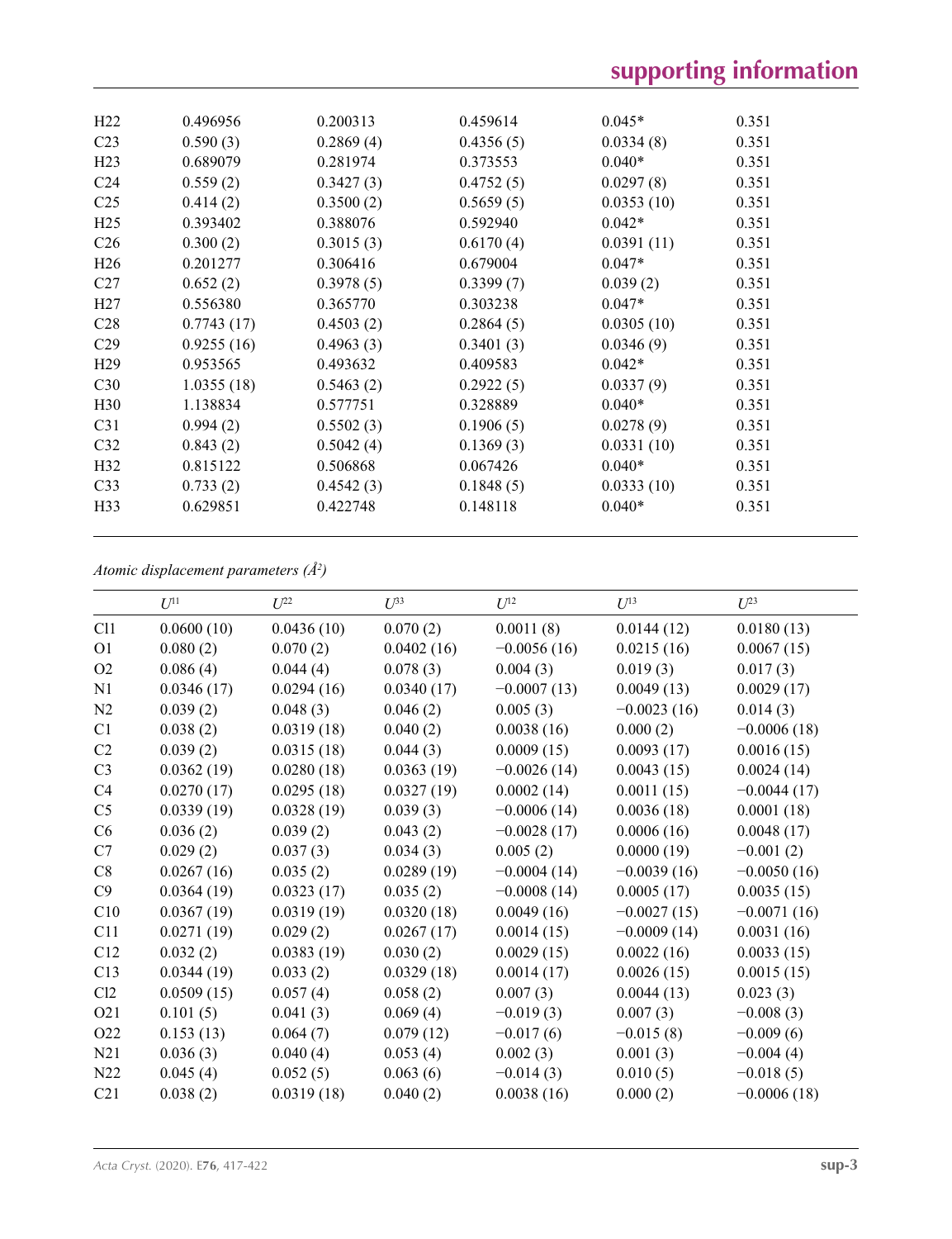| C22             | 0.039(2)   | 0.0315(18) | 0.044(3)   | 0.0009(15)    | 0.0093(17)    | 0.0016(15)    |
|-----------------|------------|------------|------------|---------------|---------------|---------------|
| C <sub>23</sub> | 0.0362(19) | 0.0280(18) | 0.0363(19) | $-0.0026(14)$ | 0.0043(15)    | 0.0024(14)    |
| C <sub>24</sub> | 0.0270(17) | 0.0295(18) | 0.0327(19) | 0.0002(14)    | 0.0011(15)    | $-0.0044(17)$ |
| C <sub>25</sub> | 0.0339(19) | 0.0328(19) | 0.039(3)   | $-0.0006(14)$ | 0.0036(18)    | 0.0001(18)    |
| C <sub>26</sub> | 0.036(2)   | 0.039(2)   | 0.043(2)   | $-0.0028(17)$ | 0.0006(16)    | 0.0048(17)    |
| C27             | 0.029(4)   | 0.041(6)   | 0.048(6)   | 0.003(4)      | 0.001(4)      | $-0.010(5)$   |
| C28             | 0.0267(16) | 0.035(2)   | 0.0289(19) | $-0.0004(14)$ | $-0.0039(16)$ | $-0.0050(16)$ |
| C <sub>29</sub> | 0.0364(19) | 0.0323(17) | 0.035(2)   | $-0.0008(14)$ | 0.0005(17)    | 0.0035(15)    |
| C30             | 0.0367(19) | 0.0319(19) | 0.0320(18) | 0.0049(16)    | $-0.0027(15)$ | $-0.0071(16)$ |
| C <sub>31</sub> | 0.0271(19) | 0.029(2)   | 0.0267(17) | 0.0014(15)    | $-0.0009(14)$ | 0.0031(16)    |
| C <sub>32</sub> | 0.032(2)   | 0.0383(19) | 0.030(2)   | 0.0029(15)    | 0.0022(16)    | 0.0033(15)    |
| C <sub>33</sub> | 0.0344(19) | 0.033(2)   | 0.0329(18) | 0.0014(17)    | 0.0026(15)    | 0.0015(15)    |
|                 |            |            |            |               |               |               |

*Geometric parameters (Å, º)*

| $Cl1-C1$        | 1.743(4) | $Cl2-C21$         | 1.763(7)  |
|-----------------|----------|-------------------|-----------|
| $O1 - N2$       | 1.214(6) | $O21 - N22$       | 1.182(9)  |
| $O2 - N2$       | 1.248(7) | $O22 - N22$       | 1.20(2)   |
| $N1 - C7$       | 1.291(6) | $N21 - C27$       | 1.234(12) |
| $N1 - C4$       | 1.411(4) | $N21 - C24$       | 1.412(9)  |
| $N2 - C11$      | 1.420(6) | $N22 - C31$       | 1.462(11) |
| $C1-C2$         | 1.3900   | $C21 - C22$       | 1.3900    |
| $C1-C6$         | 1.3900   | $C21 - C26$       | 1.3900    |
| $C2-C3$         | 1.3900   | $C22-C23$         | 1.3900    |
| $C2-H2$         | 0.9500   | $C22 - H22$       | 0.9500    |
| $C3-C4$         | 1.3900   | $C23-C24$         | 1.3900    |
| $C3-H3$         | 0.9500   | $C23 - H23$       | 0.9500    |
| $C4 - C5$       | 1.3900   | $C24 - C25$       | 1.3900    |
| $C5-C6$         | 1.3900   | $C25-C26$         | 1.3900    |
| $C5 - H5$       | 0.9500   | $C25 - H25$       | 0.9500    |
| $C6 - H6$       | 0.9500   | $C26 - H26$       | 0.9500    |
| $C7-C8$         | 1.471(6) | $C27-C28$         | 1.488(11) |
| $C7 - H7$       | 0.9500   | $C27 - H27$       | 0.9500    |
| $C8-C9$         | 1.3900   | $C28 - C29$       | 1.3900    |
| $C8 - C13$      | 1.3900   | $C28-C33$         | 1.3900    |
| $C9 - C10$      | 1.3900   | $C29 - C30$       | 1.3900    |
| $C9 - H9$       | 0.9500   | $C29 - H29$       | 0.9500    |
| $C10-C11$       | 1.3900   | $C30-C31$         | 1.3900    |
| $C10 - H10$     | 0.9500   | $C30 - H30$       | 0.9500    |
| $C11 - C12$     | 1.3900   | $C31 - C32$       | 1.3900    |
| $C12 - C13$     | 1.3900   | $C32-C33$         | 1.3900    |
| $C12 - H12$     | 0.9500   | $C32 - H32$       | 0.9500    |
| $C13 - H13$     | 0.9500   | $C33$ -H33        | 0.9500    |
|                 |          |                   |           |
| $C7 - N1 - C4$  | 119.5(4) | $C27 - N21 - C24$ | 118.5(9)  |
| $O1 - N2 - O2$  | 122.8(8) | $O21 - N22 - O22$ | 126.8(14) |
| $O1 - N2 - C11$ | 117.9(4) | $O21 - N22 - C31$ | 117.0(9)  |
| $O2 - N2 - C11$ | 119.2(8) | $O22 - N22 - C31$ | 115.9(12) |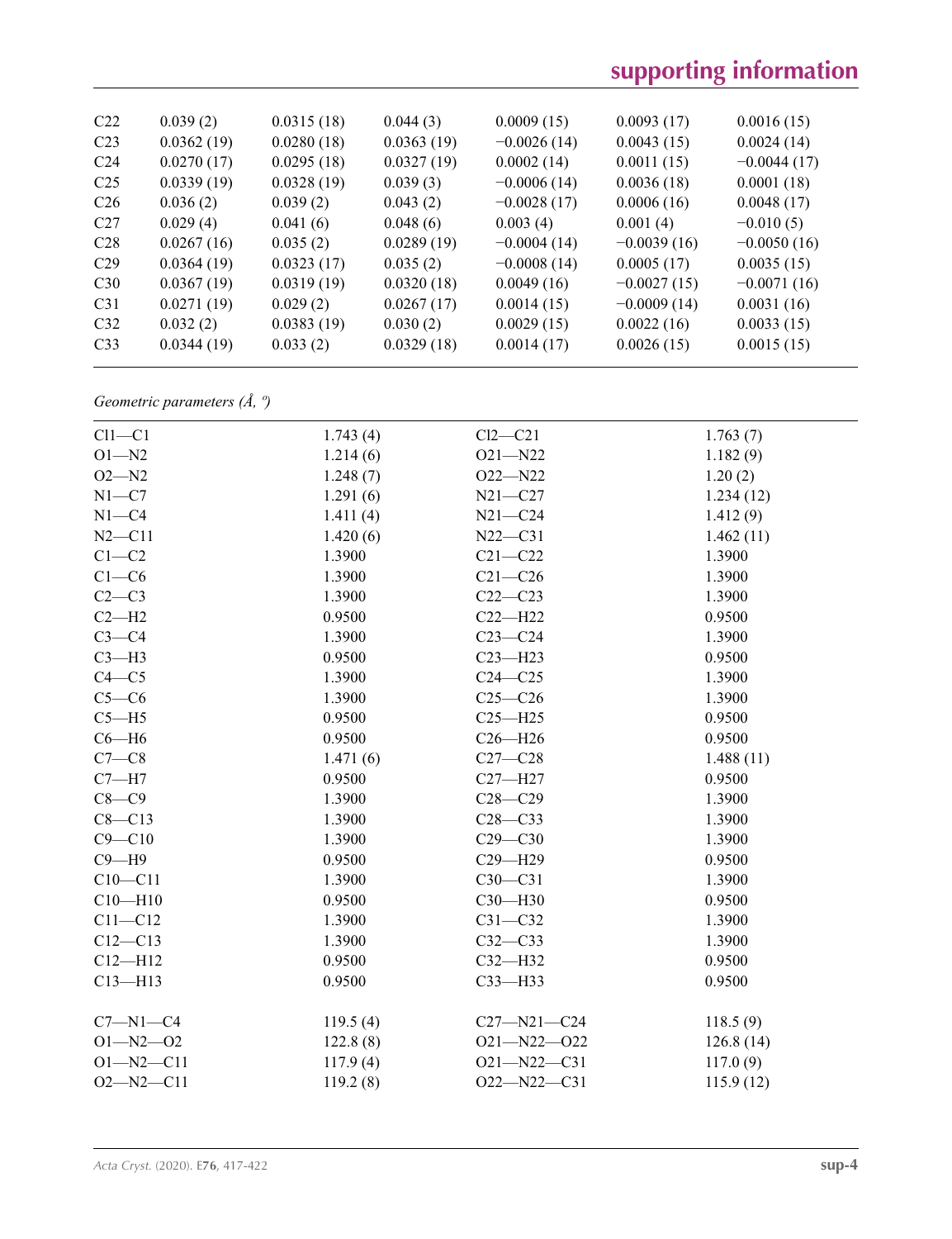| $C2-C1-C6$          | 120.0       | $C22-C21-C26$           | 120.0       |
|---------------------|-------------|-------------------------|-------------|
| $C2-C1-C11$         | 118.5(2)    | $C22-C21-C12$           | 123.6(5)    |
| $C6-C1-C11$         | 121.5(2)    | $C26 - C21 - C12$       | 116.4(5)    |
| $C3-C2-C1$          | 120.0       | $C23 - C22 - C21$       | 120.0       |
| $C3-C2-H2$          | 120.0       | C23-C22-H22             | 120.0       |
| $C1-C2-H2$          | 120.0       | $C21 - C22 - H22$       | 120.0       |
| $C2-C3-C4$          | 120.0       | $C22-C23-C24$           | 120.0       |
| $C2-C3-H3$          | 120.0       | $C22-C23-H23$           | 120.0       |
| $C4-C3-H3$          | 120.0       | $C24 - C23 - H23$       | 120.0       |
| $C5-C4-C3$          | 120.0       | $C25-C24-C23$           | 120.0       |
| $C5-C4-N1$          | 122.0(2)    | $C25 - C24 - N21$       | 115.4(6)    |
| $C3-C4-N1$          | 117.8(2)    | $C23-C24-N21$           | 124.6(6)    |
| $C4-C5-C6$          | 120.0       | $C24 - C25 - C26$       | 120.0       |
| $C4-C5-H5$          | 120.0       | $C24-C25-H25$           | 120.0       |
| $C6-C5-H5$          | 120.0       | $C26-C25-H25$           | 120.0       |
| $C5-C6-C1$          | 120.0       | $C25-C26-C21$           | 120.0       |
|                     |             |                         |             |
| $C5-C6-H6$          | 120.0       | $C25-C26-H26$           | 120.0       |
| $C1-C6-H6$          | 120.0       | $C21 - C26 - H26$       | 120.0       |
| $N1-C7-C8$          | 121.7(5)    | N21-C27-C28             | 122.1(10)   |
| $N1-C7-H7$          | 119.1       | N21-C27-H27             | 118.9       |
| $C8 - C7 - H7$      | 119.1       | C28-C27-H27             | 118.9       |
| $C9 - C8 - C13$     | 120.0       | $C29 - C28 - C33$       | 120.0       |
| $C9 - C8 - C7$      | 119.2(3)    | $C29 - C28 - C27$       | 118.8(6)    |
| $C13-C8-C7$         | 120.8(3)    | C33-C28-C27             | 121.2(6)    |
| $C8 - C9 - C10$     | 120.0       | $C28-C29-C30$           | 120.0       |
| $C8-C9-H9$          | 120.0       | C28-C29-H29             | 120.0       |
| $C10-C9-H9$         | 120.0       | C30-C29-H29             | 120.0       |
| $C11 - C10 - C9$    | 120.0       | $C31 - C30 - C29$       | 120.0       |
| $C11 - C10 - H10$   | 120.0       | C31-C30-H30             | 120.0       |
| $C9 - C10 - H10$    | 120.0       | C29-C30-H30             | 120.0       |
| $C10-C11-C12$       | 120.0       | $C30-C31-C32$           | 120.0       |
| $C10-C11-N2$        | 121.8(3)    | $C30-C31-N22$           | 122.4(7)    |
| $C12 - C11 - N2$    | 118.2(3)    | $C32 - C31 - N22$       | 117.5(7)    |
| $C13 - C12 - C11$   | 120.0       | $C33-C32-C31$           | 120.0       |
| $C13 - C12 - H12$   | 120.0       | C33-C32-H32             | 120.0       |
| $C11 - C12 - H12$   | 120.0       | $C31 - C32 - H32$       | 120.0       |
| $C12 - C13 - C8$    | 120.0       | $C32 - C33 - C28$       | 120.0       |
| $C12-C13-H13$       | 120.0       | $C32 - C33 - H33$       | 120.0       |
| $C8 - C13 - H13$    | 120.0       | C28-C33-H33             | 120.0       |
|                     |             |                         |             |
| $C6-C1-C2-C3$       | 0.0         | $C26-C21-C22-C23$       | 0.0         |
| $Cl1-C1-C2-C3$      | 179.4(3)    | $Cl2-C21-C22-C23$       | $-179.9(8)$ |
| $C1 - C2 - C3 - C4$ | 0.0         | $C21 - C22 - C23 - C24$ | 0.0         |
| $C2-C3-C4-C5$       | 0.0         | $C22-C23-C24-C25$       | 0.0         |
| $C2-C3-C4-N1$       | $-175.4(3)$ | $C22-C23-C24-N21$       | 178.9(8)    |
| $C7 - N1 - C4 - C5$ | 34.9(4)     | $C27 - N21 - C24 - C25$ |             |
| $C7 - N1 - C4 - C3$ |             | $C27 - N21 - C24 - C23$ | $-147.7(7)$ |
|                     | $-149.8(4)$ |                         | 33.4(10)    |
| $C3 - C4 - C5 - C6$ | 0.0         | C23-C24-C25-C26         | 0.0         |